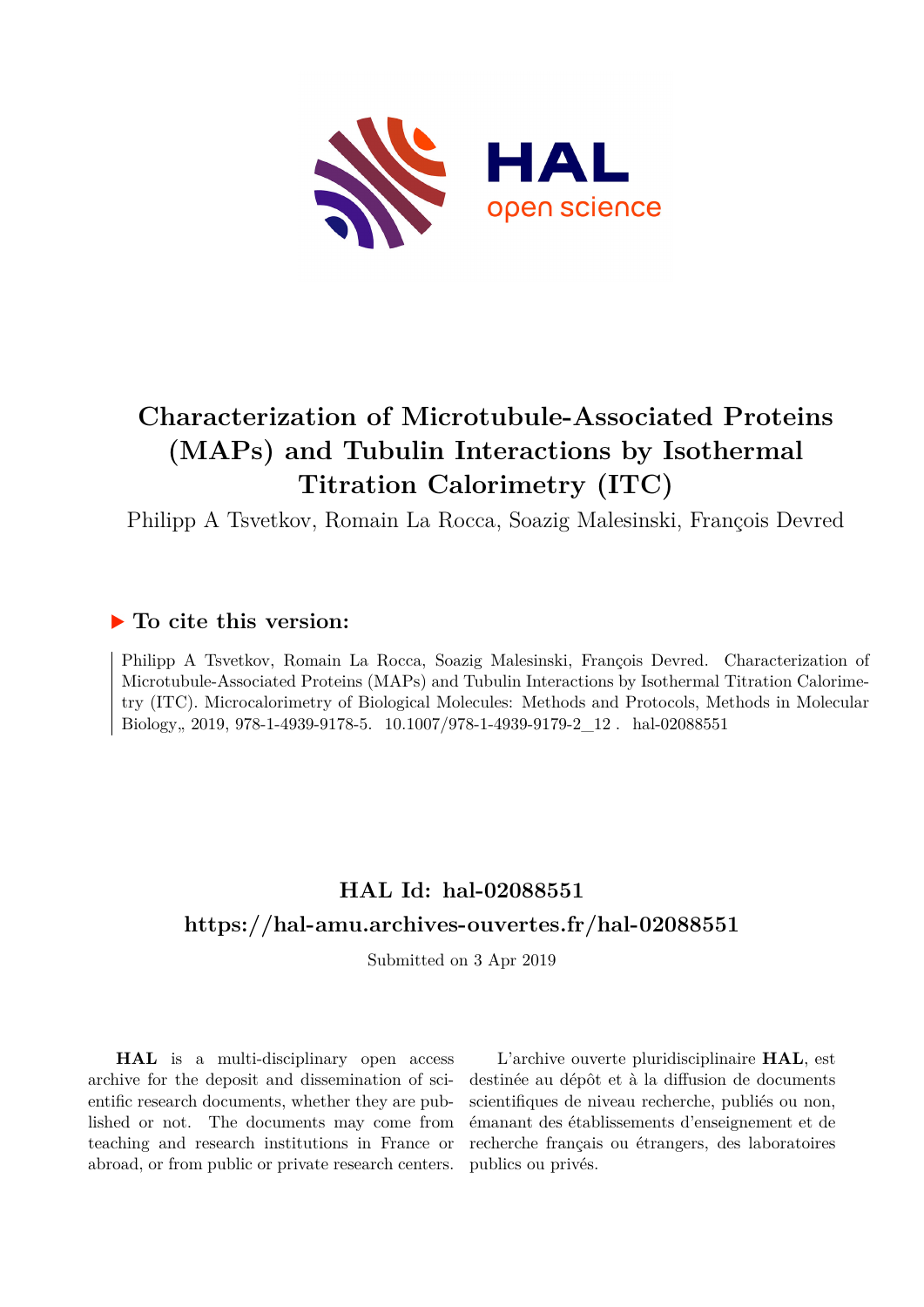

## Characterization of Microtubule-Associated Proteins (MAPs) and Tubulin Interactions by Isothermal Titration Calorimetry (ITC)

### Philipp O. Tsvetkov, Romain La Rocca, Soazig Malesinski, and François Devred

### Abstract

Microtubules are highly dynamic structures which play a central role in many cellular processes such as cell division, intracellular transport, and migration. Their dynamics is tightly regulated by stabilizing and destabilizing microtubule-associated proteins (MAPs), such as tau and stathmin. Many approaches have been developed to study interactions between tubulin and MAPs. However, isothermal titration calorimetry (ITC) is the only direct thermodynamic method that enables a full thermodynamic characterization of the interaction after a single titration experiment. We provide here the protocols to apply ITC to tubulin interaction with either stathmin or tau, which will help to avoid the common pitfalls in this very powerful and sensitive method.

Key words Tubulin, Microtubule, Isothermal titration calorimetry, Stathmin, Tau

#### 1 Introduction

Microtubules are highly dynamic structures [1] that play an important role in many vital cell processes such as division, migration, intracellular transport, and architecture. Their dynamicity is tightly regulated by microtubule-associated proteins (MAPs), which can be separated into stabilizing and destabilizing MAPs, such as tau protein and stathmin, respectively (Fig. 1). When dephosphorylated, both tau and stathmin bind tubulin and/or microtubules and detach upon phosphorylation  $[2, 3]$ . Interactions between these MAPs and tubulin have been intensively studied using many biochemical and biophysical methods  $[4-6]$ , yet for tau, which is probably the most studied MAP, the community has not reached a unifying model [7–9].

Microtubules and their dynamics are also the target of exogenous microtubule-targeting agents (MTAs) that are part of the

Eric Ennifar (ed.), Microcalorimetry of Biological Molecules: Methods and Protocols, Methods in Molecular Biology, vol. 1964, [https://doi.org/10.1007/978-1-4939-9179-2\\_12](https://doi.org/10.1007/978-1-4939-9179-2_12), © Springer Science+Business Media, LLC, part of Springer Nature 2019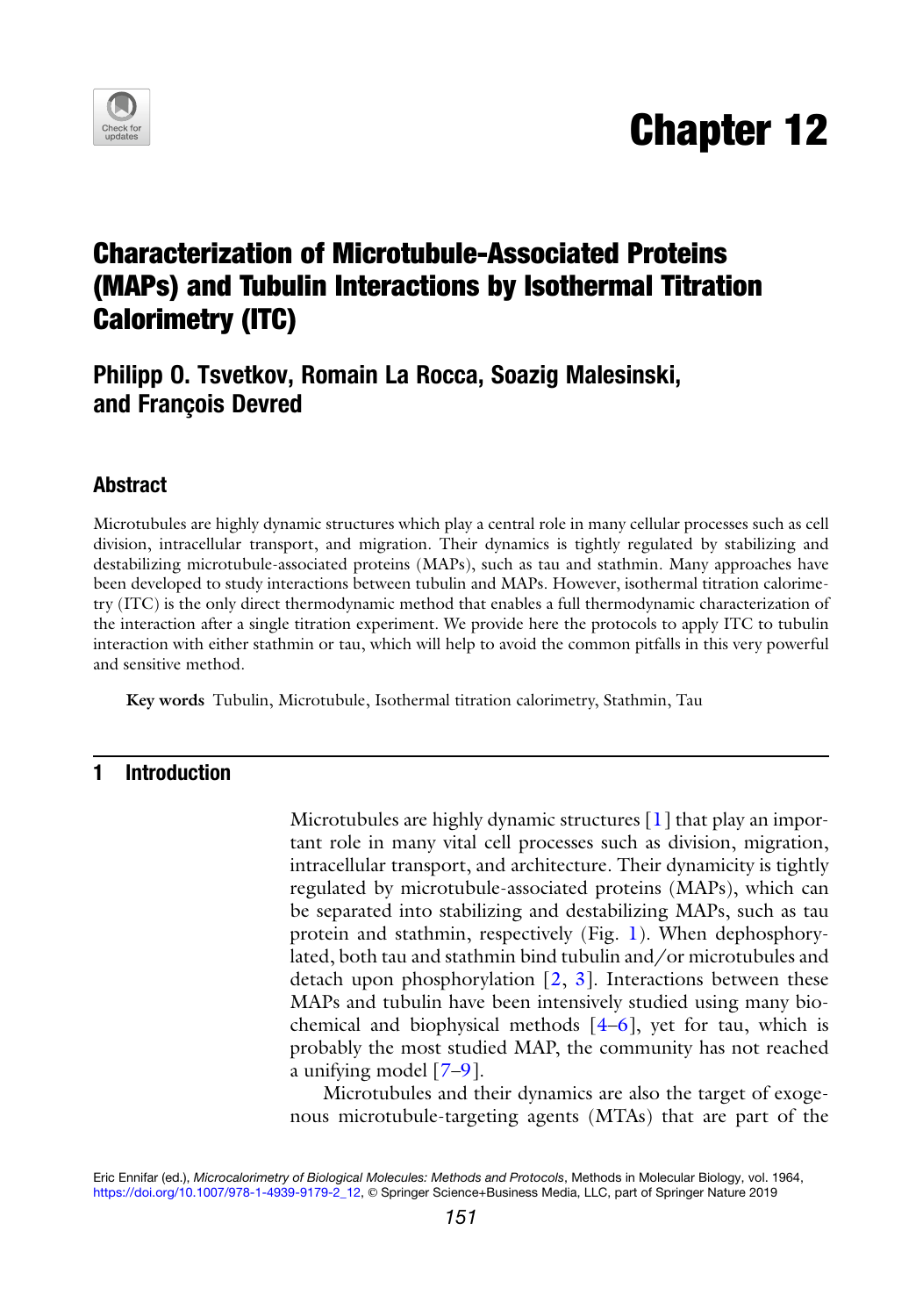

Fig. 1 MAP-tubulin interactions and their consequences on tubulin self-assembly and catastrophe. This scheme represents tubulin self-assembly in a classical polymerization buffer (in which tubulin spontaneously polymerizes into MT at 37 C). MTs depolymerize in the presence of stathmin, and tubulin and stathmin form T2S complex, whereas MTs are stabilized in the presence of tau

main anticancer arsenal. Indeed, using MTAs that stabilize microtubules (taxanes) or MTAs that induce microtubule depolymerization (vinca alkaloids) usually alters microtubule dynamics and leads to mitotic block and cell death [10, 11]. In this context, MTA binding to tubulin has also been extensively studied using a wide variety of methods  $[12]$ . Characterizing this interaction is an essential step to test whether a suspected novel anticancer agent is an MTA [13–15].

Isothermal titration calorimetry (ITC) is a powerful method to study directly the thermodynamics of MTA or MAP interaction with tubulin. It was first used to give a full thermodynamics characterization of stathmin-tubulin interaction [16] and later to describe the impact of the phosphorylation of the four individual serine residues of stathmin on its structure and on its interaction with tubulin  $[17]$ . It was also used to show by which molecular mechanism overexpression of stathmin could potentiate the anticancer activity of vinca alkaloids and decrease the activity of taxanes [13–15] opening new perspectives to cancer therapies.

ITC was also used to study tau binding to tubulin [9]. While it turned out to be more complex in terms of finding the appropriate model to fit the obtained calorimetric data, it did nevertheless showed that tau was binding in a similar fashion to tubulin rings which are formed at  $20 \degree C$  [18] and to microtubules.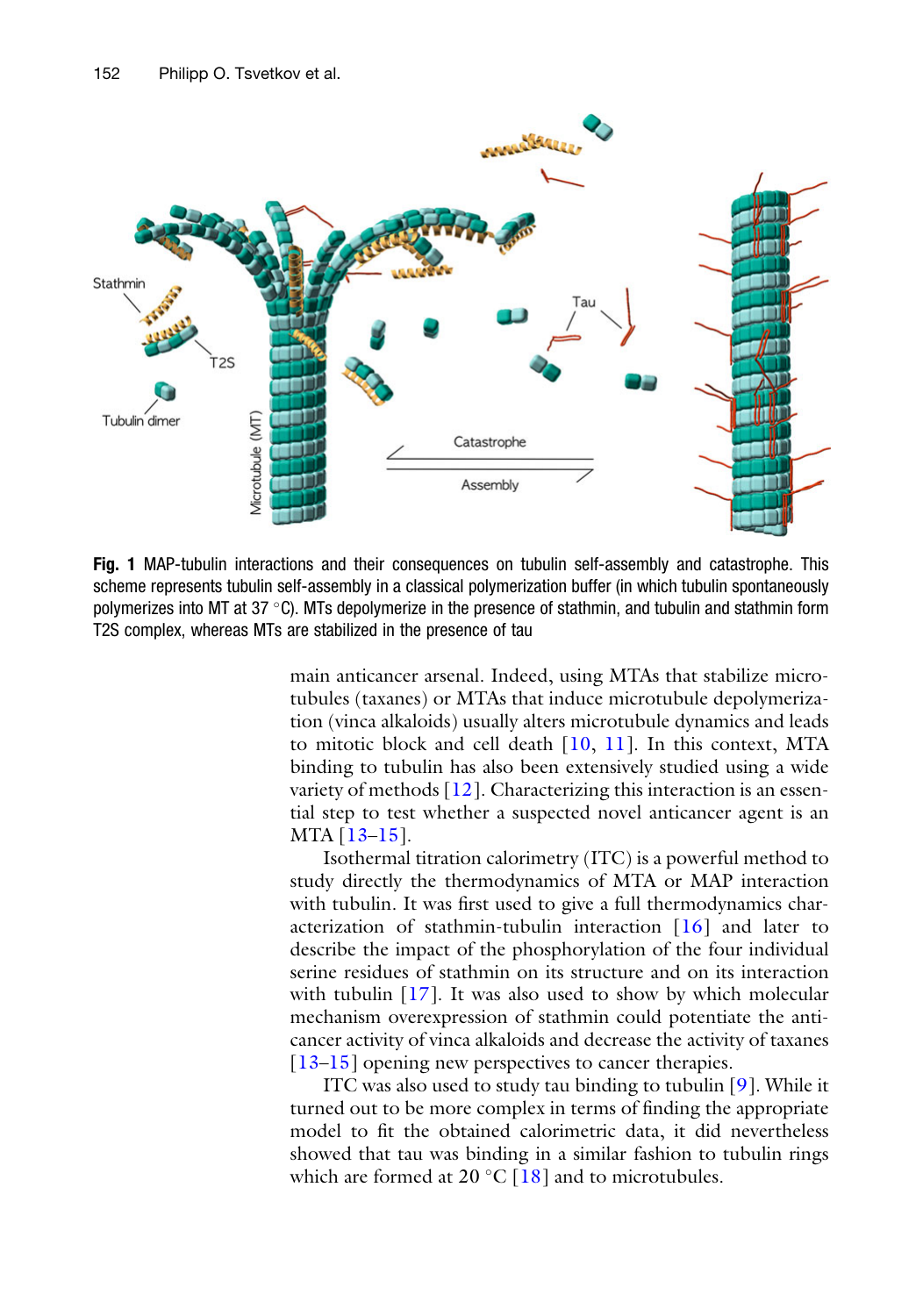We have previously described the important steps and precautions take into consideration as well as pitfalls to avoid when studying tubulin binding by ITC [19, 20]. Here we describe the detailed protocols to characterize MAP-tubulin interaction by ITC, for tau and stathmin.

| $\mathbf{2}$<br><b>Materials</b>              |                                                                                                                                                                                                                                                                                                 |
|-----------------------------------------------|-------------------------------------------------------------------------------------------------------------------------------------------------------------------------------------------------------------------------------------------------------------------------------------------------|
|                                               | Prepare all solutions using ultrapure water and analytical grade<br>reagents.                                                                                                                                                                                                                   |
| <b>Tubulin</b><br>2.1<br><b>Purification</b>  | The detailed protocol of tubulin purification from bovine brain was<br>described earlier $[21]$ .                                                                                                                                                                                               |
| <b>Tau Purification</b><br>$2.2\,$            | The detailed protocol of recombinant human tau purification was<br>described earlier $[21]$ .                                                                                                                                                                                                   |
| <b>Stathmin</b><br>2.3<br><b>Purification</b> | 1. Transformed bacteria Escherichia coli BL21DE3 with pET11c<br>plasmid containing stathmin cDNA.                                                                                                                                                                                               |
| 2.3.1 Reagents<br>and Buffers                 | 2. Luria Broth (LB) Miller medium (200 mL). Weigh 5 g medium<br>in a 200 mL glass beaker and add ultrapure water. Adjust<br>volume to 200 mL in a graduated flask and transfer in a glass<br>bottle for sterilization. Store at 4 °C.                                                           |
|                                               | 3. Luria Broth (LB) buffered medium (1 L). Weigh 25 g medium<br>in a 1 L glass beaker and add ultrapure water. Adjust volume to<br>1 L in a graduated flask and transfer in a bottle for sterilization.<br>Store at 4 °C.                                                                       |
|                                               | 4. Ampicillin 100 mg mL <sup>-1</sup> . Weigh 1 g ampicillin in 15 mL tube,<br>and add ultrapure water. Adjust volume to 10 mL in a<br>graduated flask. Make 1 mL aliquots, and store them at<br>$-20$ °C.                                                                                      |
|                                               | 5. 1 M Isopropyl-beta-d-1-thiogalactopyranoside (IPTG). Weigh<br>2.4 g in a 15 mL tube and add ultrapure water. Adjust volume<br>to 10 mL in a graduated flask. Make 1 mL aliquots and store<br>them at $-20$ °C.                                                                               |
|                                               | 6. Lysis buffer (100 mL): 20 mM Tris-HCl pH 7.8, 1 mM<br>EDTA, 8 mM Triton X-100. Weigh 0.5 g Triton and 0.32 g<br>Tris-HCl. Mix in a 100 mL glass beaker with 95 mL of ultra-<br>pure water. Adjust volume to 100 mL in a graduated flask.<br>Make 10 mL aliquots, and store them at $-20$ °C. |
|                                               | 7. Ion-exchange activation buffer (500 mL): 20 mM Tris-HCl,<br>1 M NaCl, pH 7.8. Dissolve 1.6 g Tris-HCl and 29 g NaCl in<br>450 mL of ultrapure water in a 500 mL glass beaker. Adjust pH<br>to 7.8 with NaOH, and complete volume to 500 mL in a<br>graduated flask. Store at 4 °C.           |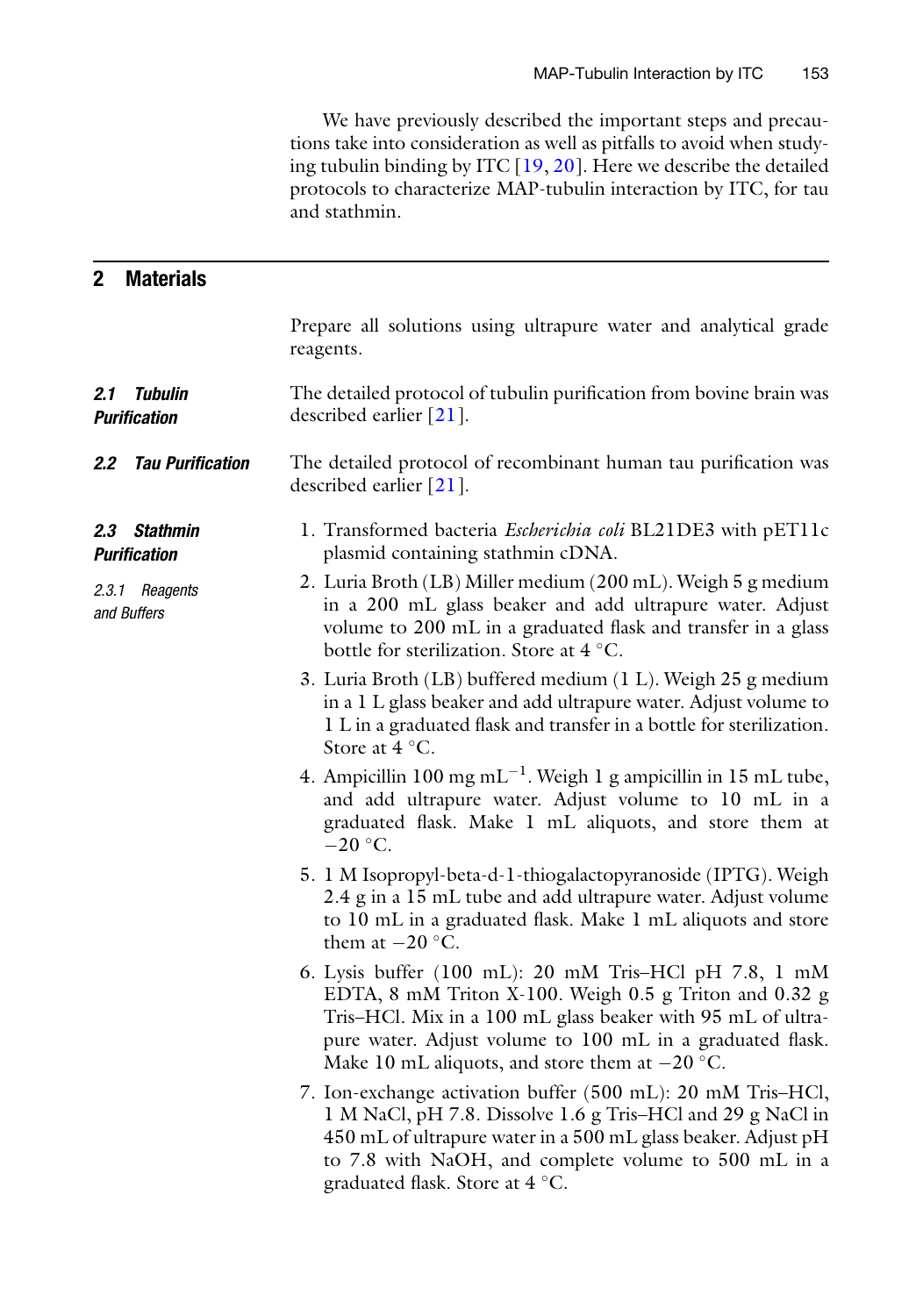- 8. Ion-exchange equilibration buffer (500 mL): 20 mM Tris–HCl, pH 7.8. Dissolve 1.6 g Tris–HCl in 450 mL of ultrapure water in a 500 mL glass beaker. Adjust pH to 7.8 with NaOH, and complete volume to 500 mL in a graduated flask. Store at  $4^{\circ}$ C.
- 9. Ion-exchange elution buffer (500 mL): 20 mM Tris–HCl, 0.2 M NaCl, pH 7.8. Dissolve 1.6 g Tris–HCl and 5.8 g NaCl in 450 mL of ultrapure water in a 500 mL glass beaker. Adjust pH to 7.8 with NaOH, and complete volume to 500 mL in a graduated flask. Store at  $4^{\circ}$ C.
- 10. Reverse-phase equilibration buffer (500 mL): 0.065% trifluoroacetic acid (TFA) in water. Add 325 μL of TFA in 450 mL of ultrapure water in a 500 mL glass beaker. Complete volume to 500 mL in a graduated flask. Store at  $4^{\circ}$ C.
- 11. Reverse-phase elution buffer (500 mL): 0.05% trifluoroacetic acid in acetonitrile. Add 250 μL of TFA in 450 mL of acetonitrile in a 500 mL glass beaker. Complete volume to 500 mL in a graduated flask. Store at  $4^{\circ}$ C.

#### 2.3.2 Special Equipment 1. WiseCube incubator.

- 2. Seretech Gensablen French press.
- 3. Beckman Coulter Avanti J-26S XP centrifuge, with JA 16.250 and JLA 25.50 rotors.
- 4. AKTA purifier FPLC purification system.
- 5. Savant SpeedVac SVC 100H.
- 6. HiTrap DEAE FF 5 mL column (GE Healthcare), Source 15 RPC 7.5  $\times$  150 mm column (Pharmacia Biotech).
- 7. Dialysis tubing: cellulose molecular weight cutoff 3500 Spectra/Por<sup>®</sup> molecular porous n°3 18 mm  $\times$  50 ft.
- 1. 0.1 M guanosine triphosphate sodium salt hydrate (GTP): weigh 0.0567 g GTP in a microtube, and add 970 μL of ultrapure water. Check the concentration by measuring the absorbance at 256 nm with a molecular extinction coefficient  $\varepsilon_{256 \text{ nm}} = 13,700 \text{ M}^{-1} \text{ cm}^{-1}$ , and store at  $-20 \text{ }^{\circ}\text{C}$  (see Note 1).
- 2. 1 M TCEP stock: weigh 1.4 g of tris(2-carboxyethyl) phosphine in a 5 mL plastic tube, and add 4.5 mL ultrapure water. Use a vortex to strongly mix the solution for few minutes (see Note 2). Make 500  $\mu$ L aliquots and store them at  $-20$  °C.
- 3. 400 mM sodium phosphate buffer stock (1 L): dissolve 27.60 g  $NaH<sub>2</sub>PO<sub>4</sub>$  and 28.39 g Na<sub>2</sub>HPO<sub>4</sub> in ultrapure water in a 1 L glass beaker. Complete volume to 1 L in a graduated flask. Store at  $4^{\circ}$ C.

#### 2.4 Sample Preparation

2.4.1 Reagents and Buffers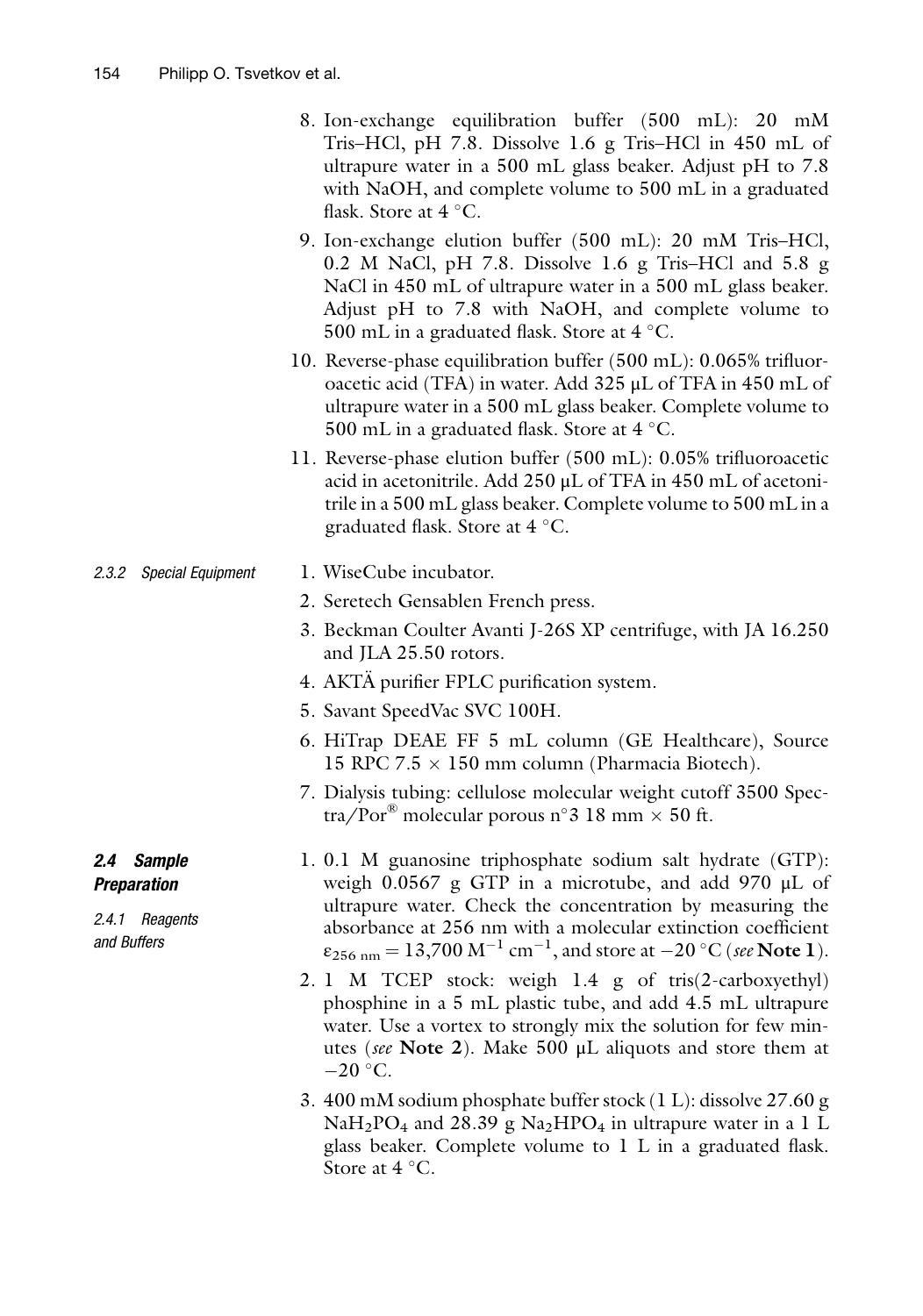- 4. P buffer: 20 mM phosphate buffer, pH 6.5. In a 100 mL glass beaker, add 5 mL of 400 mM phosphate buffer to 94 mL of ultrapure water. Verify that pH is 6.5, and transfer the buffer in a 100 mL graduated flask, and complete volume to 100 mL (see Note 3).
- 5. PG buffer is P buffer  $+0.1$  mM GTP added extemporaneously.
- 6. PT buffer: 20 mM phosphate buffer, 1 mM TCEP, pH 6.5. In a 100 mL glass beaker, add 5 mL of 400 mM phosphate buffer and 100 μL of TCEP stock to 94 mL of ultrapure water. Adjust pH to 6.5 with 10 M NaOH. Transfer the buffer in a 100 mL
- graduated flask, and complete volume to  $100$  mL (see Note 4).<br>PGT buffer is PT buffer  $+0.1$  mM GTP added 7. PGT buffer is PT buffer  $+0.1$  mM GTP extemporaneously.
- 8. Reagent A (DCTM protein assay): alkaline tartrate copper solution.
- 9. Reagent B (DCTM protein assay): Folin reagent.
- 10. Reagent S (DCTM protein assay): surfactant solution.
- 11. Reagent A': add 1 mL of Reagent A to 20  $\mu$ L of Reagent S' (see Note 5) Note 5).
- 2.4.2 Special Equipment 1. LLG uniCFUGE 3 mini centrifuge.
	- 2. AKTA Purifier FPLC purification system (GE Healthcare).
	- 3. LabSystems Multiskan RC microplate reader (Artisan TG).
	- 4. Lambda 800 spectrophotometer (Perkin Elmer).
	- 5. HiTrap Desalting 5 mL column (GE Healthcare).

#### 2.5 MAP-Tubulin Interaction by ITC All equipment and materials that we used for ITC experiment have been provided by MicroCal (Malvern Panalytical). It includes:

- 1. Isothermal titration calorimeter (VP-ITC,  $iTC_{200}$  or PEAQ-ITC).
- 2. Origin 7.0 data analysis software (OriginLab Northampton, Massachusetts, USA).
- 3. Hamilton filling syringe with a long needle with silicon tube on the tip in order to fill and empty the calorimetric cell (see Note 6).
- 4. Plastic 200 μL thin wall PCR tubes for filling titration syringe.

#### 3 Methods

Carry out all procedures at room temperature unless otherwise specified.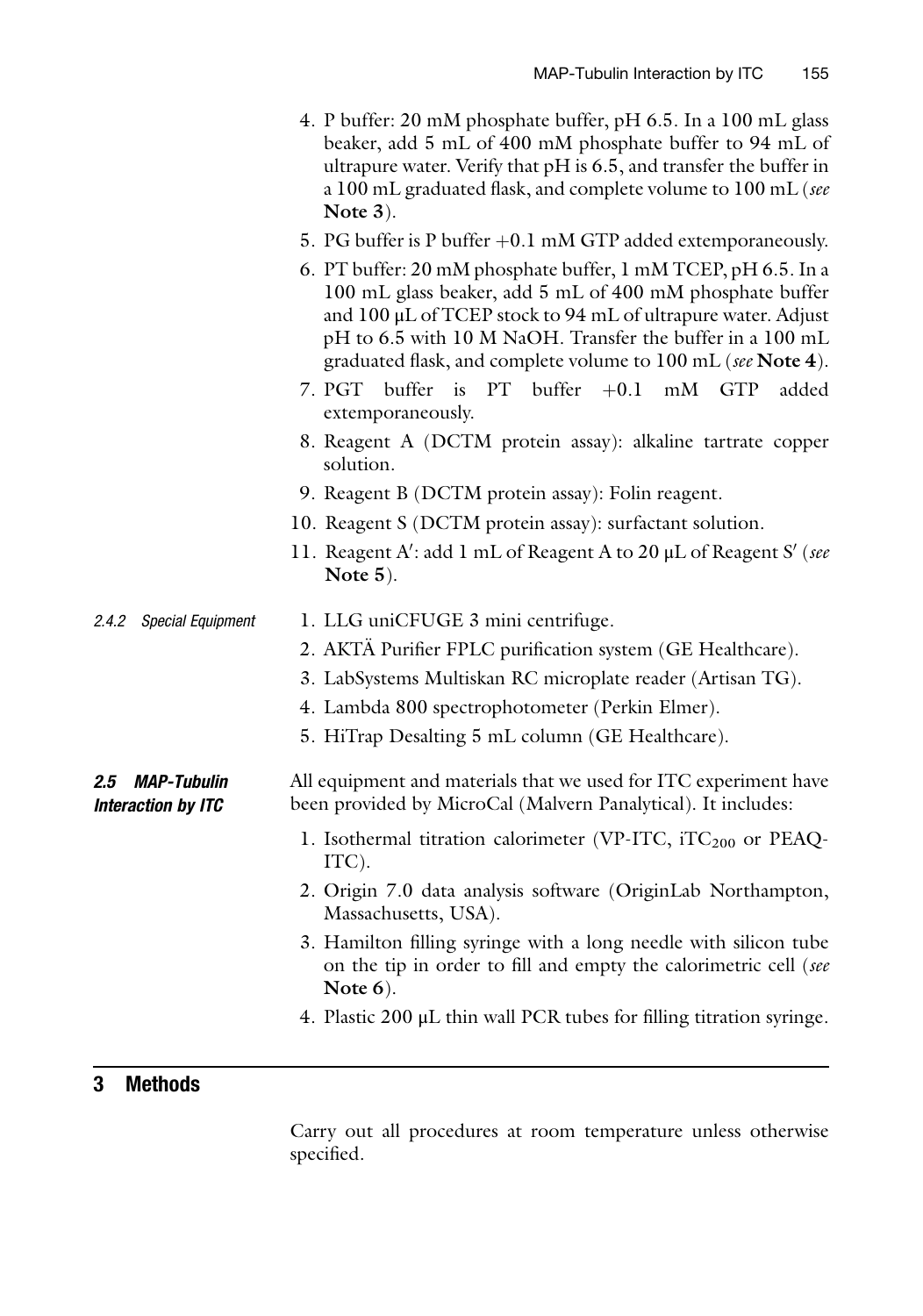| 3.1 Tubulin<br><b>Purification</b>                   | The detailed protocol of tubulin purification from bovine brain was<br>described earlier $[21]$ .                                                                                                                                                                                                   |
|------------------------------------------------------|-----------------------------------------------------------------------------------------------------------------------------------------------------------------------------------------------------------------------------------------------------------------------------------------------------|
| <b>Tau Purification</b><br>$3.2\,$                   | The detailed protocol of recombinant human tau purification was<br>described earlier [21].                                                                                                                                                                                                          |
| 3.3 Stathmin<br><b>Purification</b>                  | In a 500 mL Erlenmeyer flask, mix 100 mL sterilized LB Miller<br>medium with 100 $\mu$ L ampicillin 100 mg mL <sup>-1</sup> and 100 $\mu$ L glycerol<br>stock of stathmin-BL21DE3. Incubate at 37 °C overnight in the<br>WiseCube incubator under a 150 rpm agitation (see Note 7).                 |
| 3.3.1 Day 1: Small-Scale<br><b>Bacterial Culture</b> |                                                                                                                                                                                                                                                                                                     |
| 3.3.2 Day 2: Bacterial<br>Growth                     | 1. Start 1 L of BL21(DE3) bacterial culture in LB medium: in two<br>2 L Erlenmeyer flasks, mix 500 mL sterilized LB Miller<br>medium with 500 $\mu$ L ampicillin 100 mg mL <sup>-1</sup> and 2 mL of<br>overnight small-scale culture. Incubate at 37 °C under a<br>150 rpm agitation (see Note 7). |
|                                                      | 2. Check growth by measuring the absorbance at 600 nm of an<br>aliquot of the culture every hour.                                                                                                                                                                                                   |
|                                                      | 3. When bacterial culture A600 reaches 0.8–1.0 (usually about<br>3 h after), induce protein production by addition of 0.5 mM<br>IPTG (500 µL of 1 M IPTG stock per liter of LB).                                                                                                                    |
|                                                      | 4. Continue the bacterial culture for 3 h.                                                                                                                                                                                                                                                          |
|                                                      | 5. Collect bacterial pellet by centrifugation at 5000 $\times$ g for<br>10 min at 4 °C using JA 16.250 rotor. Pellets are recovered<br>and resuspended in 10 mL of lysis buffer (see Note 8).                                                                                                       |
| 3.3.3 Protein Extraction                             | 1. Apply on the resuspended pellet a four tons pressure in French<br>press, and slowly open the French press fosset to gradually<br>release the samples while maintaining a four tons pressure on<br>the left over.                                                                                 |
|                                                      | 2. Repeat this extraction step by loading the French press with the<br>same sample again.                                                                                                                                                                                                           |
|                                                      | 3. Boil the bacterial lysate at 90 $^{\circ}$ C for 10–15 min, to select<br>thermal-resistant proteins like stathmin.                                                                                                                                                                               |
|                                                      | 4. Centrifuge for 30 min at 30,000 $\times g$ at 4 °C using a<br>pre-thermostated JLA 25.50 rotor, and keep the supernatant.                                                                                                                                                                        |
| 3.3.4 Ion-Exchange<br>Chromatography                 | 1. A HiTrap DEAE FF 5 mL column (GE healthcare) is activated<br>by running 15 mL of activation buffer at a flow rate of 1 mL<br>$min^{-1}$ . Before sample injection, column is washed with 20 mL<br>of equilibration buffer.                                                                       |
|                                                      | 2. Load the sample in a 10 mL FPLC loop and switch it to inject.<br>Start to collect 5 mL fractions, and inject sample with equili-<br>bration buffer at a flow rate of $0.5$ mL min <sup>-1</sup> . Absorbance                                                                                     |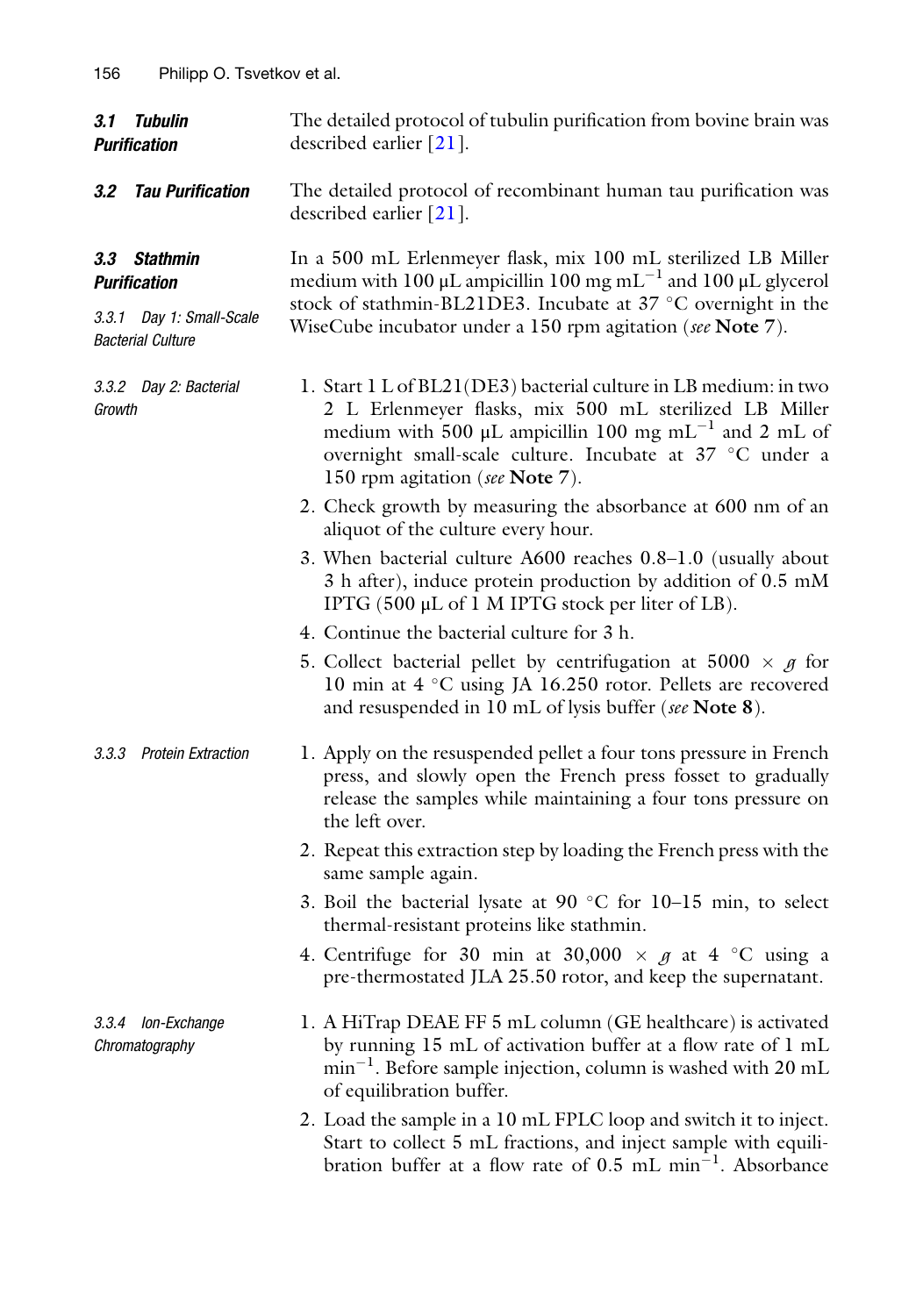increases during sample deposit. Rinse column with equilibration buffer until absorbance comes back to baseline level.

- 3. Apply a 50% NaCl gradient: increase the elution buffer part from 0 to 50% in 10 min with a flow rate of 1 mL  $min^{-1}$ . Stathmin is released at 48% of elution buffer. When stathmin protein has been released from the column, 100% of elution buffer are applied to wash the column for few minutes at a flow rate of 1 mL min<sup> $-1$ </sup> .
- 4. To check in which fractions stathmin is present, 20 μL of each fraction is mixed with 5  $\mu$ L of 5  $\times$  SDS loading gel buffer and then loaded on a SDS-PAGE 12% acrylamide.
- 5. Fractions containing stathmin are pooled and loaded on the reverse-phase column.
- 1. A Source 15 RPC 7.5  $\times$  150 mm is equilibrated by running 30 mL of activation buffer at a flow rate of  $1.5$  mL min<sup>-1</sup>.
- 2. 1 mL of sample from ion-exchange chromatography is loaded in a 1 mL sample loop. Start to collect 5 mL fractions, and inject sample with equilibration buffer at a flow rate of 1 mL min<sup>-1</sup>. Absorbance increases during sample deposit. Rinse column with equilibration buffer until absorbance comes back to baseline level.
- 3. Apply a 5% acetonitrile step: increase the elution buffer part to  $5\%$  at a flow rate of 1.5 mL min<sup>-1</sup> for 10 mL.
- 4. Apply a 40% acetonitrile gradient: increase the elution buffer part from 5 to 40% in 27 min with a flow rate of 1.5 mL min<sup>-1</sup>.
- 5. Stathmin is the second pic released. When stathmin protein has been released from the column, 100% of elution buffer are applied to wash the column for few minutes at a flow rate of  $1.5$  mL min<sup>-1</sup>.
- 6. To check in which fractions stathmin is present, 20 μL of each fraction is mixed with 5  $\mu$ L of 5  $\times$  SDS loading gel buffer and then loaded on a SDS-PAGE 12% acrylamide.
- 7. Fractions containing stathmin are collected and frozen at  $-80$  °C to be freeze dried.
- 8. Once freeze dried, stathmin can be stored at  $-20$  °C for several months.

3.4 Sample **Preparation** Ideally tubulin concentration should be around 10–20 μM so that there is enough signal yet keeping the concentration of the ligand reasonable. Indeed, the ligand (here tau or stathmin) is usually tenfold more concentrated, and above 200 μM, there is a risk of oligomerization or precipitation.

#### 3.3.5 Reverse-Phase Chromatography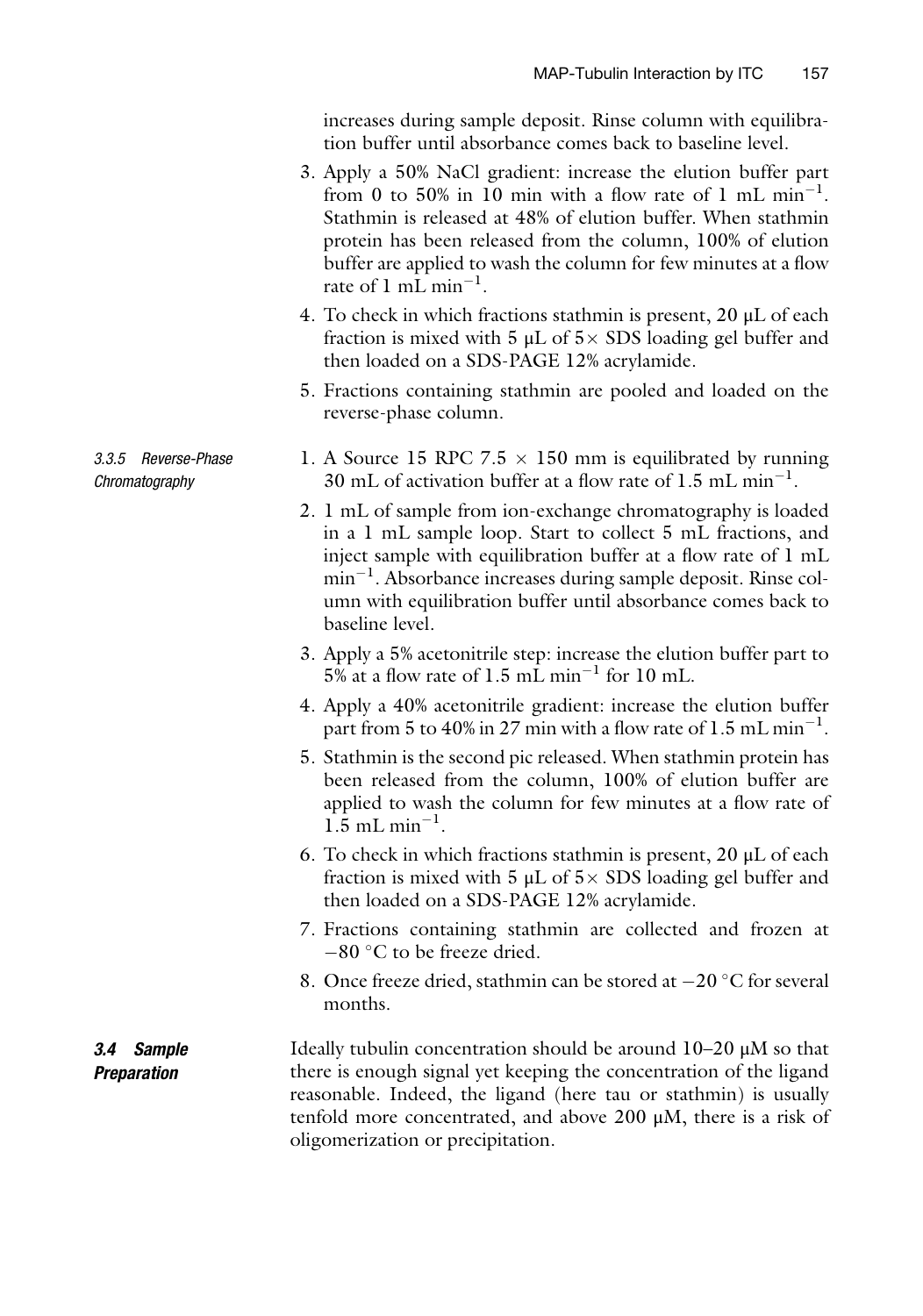| 3.4.1 Protein<br>Resuspension                    | 1. Resuspend the protein in its buffer (stathmin in P buffer and<br>tau in PT buffer) until complete dissolution of protein (see<br>Note $9$ ).                                                                                                                                                                                                                                                                                                           |
|--------------------------------------------------|-----------------------------------------------------------------------------------------------------------------------------------------------------------------------------------------------------------------------------------------------------------------------------------------------------------------------------------------------------------------------------------------------------------------------------------------------------------|
|                                                  | 2. Centrifuge at $1000 \times g$ for a few seconds to collect all drops on<br>the walls of the tube.                                                                                                                                                                                                                                                                                                                                                      |
|                                                  | 3. Centrifuge at 2000 $\times$ g for 15 min to eliminate potential<br>aggregates.                                                                                                                                                                                                                                                                                                                                                                         |
|                                                  | 4. Throw away the pellet and keep supernatants in the ice.                                                                                                                                                                                                                                                                                                                                                                                                |
| 3.4.2 Protein<br>Equilibration                   | The same procedure is used for the three proteins, but with differ-<br>ent PX buffers: P buffer is used for stathmin, PT buffer is used for<br>tau, and PG buffer is used for tubulin before a tubulin-stathmin<br>interaction of PGT buffer in case of a tubulin-tau interaction.                                                                                                                                                                        |
|                                                  | 1. Equilibrate the 5 mL HiTrap Desalting column by running<br>30 mL of PX buffer at a flow rate of 1 mL min <sup>-1</sup> on the FPLC.                                                                                                                                                                                                                                                                                                                    |
|                                                  | 2. Load previous supernatants manually with a syringe in a 1 mL<br>FPLC loop.                                                                                                                                                                                                                                                                                                                                                                             |
|                                                  | 3. Start collecting fractions immediately as PX buffer continues to<br>run through the column at a flow rate of $1 \text{ mL min}^{-1}$ , with the<br>UV detector set to follow absorbance at 215 nm, 260 nm, and<br>280 nm (see Note 10).                                                                                                                                                                                                                |
|                                                  | 4. Collect the peak as precisely as possible (see Note 11).                                                                                                                                                                                                                                                                                                                                                                                               |
|                                                  | 5. Pool the fraction(s) containing the protein, and store them on<br>ice before concentration determination.                                                                                                                                                                                                                                                                                                                                              |
| 3.4.3 Determination                              | As described in the previous detailed protocol $[21]$ :                                                                                                                                                                                                                                                                                                                                                                                                   |
| of Tau and Tubulin<br>Concentration              | 1. Tau concentration is determined in a P buffer using the extinc-<br>tion coefficient of 7700 $M^{-1}$ cm <sup>-1</sup> at 280 nm (calculated from<br>protein sequence using Protein Sequence Analysis Tool [22]).<br>2. Tubulin concentration is determined in 6 M guanidine hydro-<br>chloride using the extinction coefficient of 109,000 $M^{-1}$ cm <sup>-1</sup>                                                                                   |
|                                                  | at 275 nm.                                                                                                                                                                                                                                                                                                                                                                                                                                                |
| 3.4.4 Determination<br>of Stathmin Concentration | Determination of stathmin concentration is more challenging, as<br>stathmin bears no tyrosine or tryptophan residues. We use colori-<br>metric methods (DC Protein Assay, Bio-Rad) with BSA as standard<br>as a first estimation. Since BSA does not behave the same way as<br>stathmin, we usually have to adjust stathmin concentration after<br>ITC experiments in order to reach the expected stathmin/tubulin<br>stoichiometry of 0.5 (see Note 12). |
|                                                  | 1. The entire colorimetric test should be done at room<br>temperature.                                                                                                                                                                                                                                                                                                                                                                                    |
|                                                  | 2. Add 5 µL of standard protein at different known concentra-<br>tions in each well and $5 \mu L$ of stathmin sample in another well.                                                                                                                                                                                                                                                                                                                     |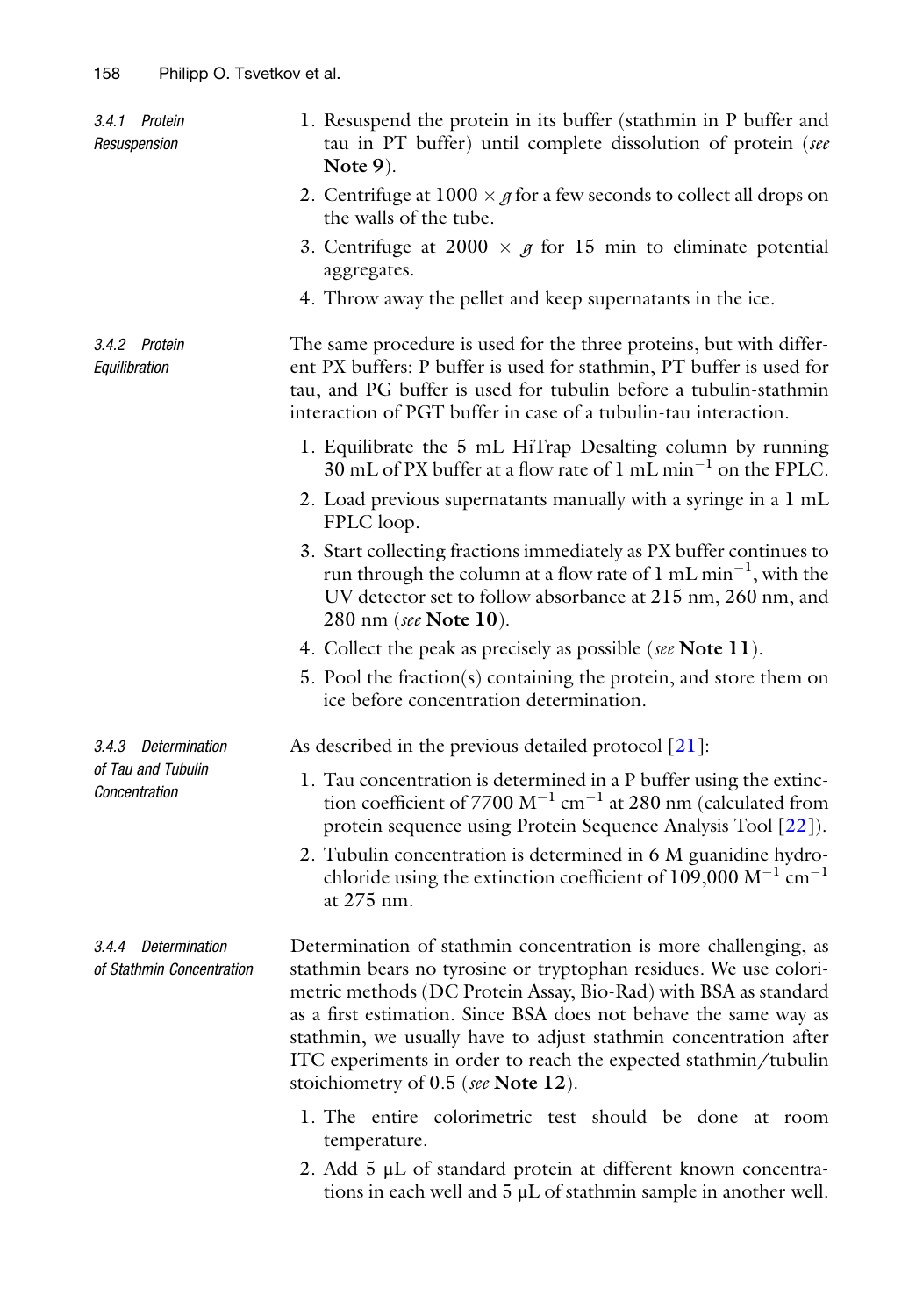|                                              | 3. Repeat twice in order to have triplicates.                                                                                                                                                                            |
|----------------------------------------------|--------------------------------------------------------------------------------------------------------------------------------------------------------------------------------------------------------------------------|
|                                              | 4. Add 25 µL of Reagent A' in each well; never put B before A' (see<br><b>Note 13</b> ).                                                                                                                                 |
|                                              | 5. Finally, add 200 µL of Reagent B in the same wells.                                                                                                                                                                   |
|                                              | 6. Incubate sample for 15 min in the dark.                                                                                                                                                                               |
|                                              | 7. Read the plate with the microplate reader at 600 nm.                                                                                                                                                                  |
|                                              | 8. Trace standard curve with each known concentration point,<br>and mark the stathmin value on it (see Note 14).                                                                                                         |
|                                              | 9. You can now estimate stathmin concentration using the X-axis.                                                                                                                                                         |
| 3.5<br><i><b>MAP-Tubulin</b></i>             | Configure iTC200 control software using the following settings:                                                                                                                                                          |
| <b>Interaction by ITC</b>                    | 1. 20 injections                                                                                                                                                                                                         |
| 3.5.1 Instrument Settings                    | 2. Initial delay 60 s.                                                                                                                                                                                                   |
|                                              | 3. Spacing 180 s.                                                                                                                                                                                                        |
|                                              | 4. Filter period 5 s.                                                                                                                                                                                                    |
|                                              | 5. Injection volume $2 \mu L$ .                                                                                                                                                                                          |
|                                              | 6. Measurement temperature of $37 \degree C$ (see Note 15).                                                                                                                                                              |
|                                              | 7. Reference power of 10 $\mu$ cal s <sup>-1</sup> .                                                                                                                                                                     |
|                                              | 8. Stirring speed of 200 rpm.                                                                                                                                                                                            |
|                                              | 9. Feedback mode—high.                                                                                                                                                                                                   |
| 3.5.2 Cell Filling                           | All manipulations with calorimetric cell should be performed with<br>extra care to avoid damaging cell with filling syringe.                                                                                             |
|                                              | 1. Fill the Hamilton syringe ("filling syringe") with at least<br>300 µL of 37 $\degree$ C preheated buffer (see Note 16).                                                                                               |
|                                              | 2. Introduce the filling syringe all the way to the bottom of the<br>calorimetric cell without injecting, then lift silicon tip of the<br>syringe needle up about 1 mm above the bottom of the cell (see<br>Note $17$ ). |
|                                              | 3. To inject in the calorimetric cell, push the syringe piston slowly<br>until half of solution volume is injected, then inject the rest by<br>doing several small but rapid injections (see Note 18).                   |
|                                              | 4. Proceed with the injection up to the point when the sample<br>overflows the calorimetric cell (see Note 19).                                                                                                          |
|                                              | 5. Remove this overflowing liquid.                                                                                                                                                                                       |
| <b>Titration Syringe</b><br>3.5.3<br>Filling | 1. Put titration syringe piston in position "Open fill port" in<br>control software (tab "Instrument control") when syringe is<br>on the rest position.                                                                  |
|                                              | 2. Fill PCR plastic tube with $200 \mu L$ of buffer, and place it in the<br>instrument holder.                                                                                                                           |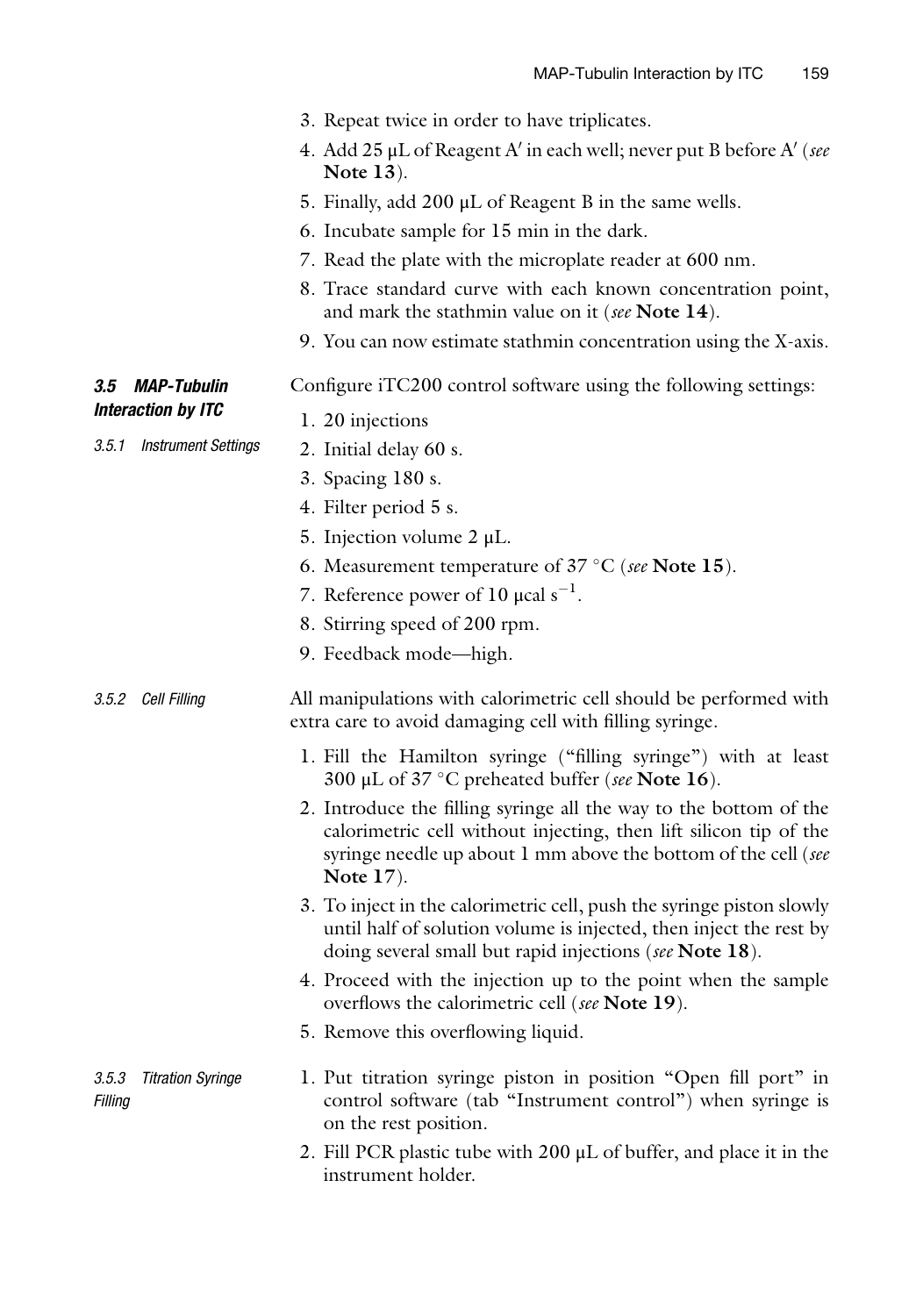|                                                     | 3. Put syringe of "filling" position and submerge syringe needle<br>into buffer.                                                                                                                                                                                         |
|-----------------------------------------------------|--------------------------------------------------------------------------------------------------------------------------------------------------------------------------------------------------------------------------------------------------------------------------|
|                                                     | 4. Connect 1–5 mL plastic syringe to the titration syringe using<br>dedicated adapter (see Note 20).                                                                                                                                                                     |
|                                                     | 5. Then pull up plastic syringe piston to pump all the buffer from<br>PCR tube through titration syringe, and empty it.                                                                                                                                                  |
|                                                     | 6. Refill PCR tube with buffer, and carefully draw buffer into<br>titration syringe until it fills completely (see Note 21).                                                                                                                                             |
|                                                     | 7. Close titration syringe choosing "Close fill port" in tab<br>"Instrument control" of control software, disconnect filling<br>syringe and put titration syringe in the rest position.                                                                                  |
|                                                     | 8. Carefully remove the drops of the liquid from titration syringe<br>needle using Kimberly-Clark precision Wipes without bending<br>the needle.                                                                                                                         |
|                                                     | 9. Place titration syringe into calorimetric cell and push it down to<br>be sure that syringe properly gained the lower position.                                                                                                                                        |
| 3.5.4 Buffer-to-Buffer<br><b>Titration</b>          | 1. Start ITC titration with calorimetric cell and titration syringe<br>filled with buffer solution.                                                                                                                                                                      |
|                                                     | 2. Titration peaks should not exceed 0.1. Otherwise, calorimetric<br>cell and titration syringe should be cleaned using detergent,<br>and buffer-to-buffer titration should be repeated.                                                                                 |
| 3.5.5 MAP-Tubulin<br><b>Interaction Measurement</b> | When performing MAP-tubulin interaction, it is better to put the<br>tubulin in the calorimetric cell and the MAP in the titration syringe<br>(see Note 22).                                                                                                              |
|                                                     | 1. Empty calorimetric cell and titration syringe, and fill them with<br>tubulin and MAP solution, respectively, as described in Sub-<br>headings 3.5.2 and 3.5.3.                                                                                                        |
|                                                     | 2. If saturation is not reached after first titration is finished (see<br>Note 23), refill the titration syringe by placing the needle into<br>MAP solution and pressing button "close filing port" in con-<br>trol software. Otherwise go directly to Subheading 3.5.6. |
|                                                     | 3. Remove excess of the solution from the borders of<br>calorimetric cell.                                                                                                                                                                                               |
|                                                     | 4. Place the syringe in titration position and run the experiment.                                                                                                                                                                                                       |
|                                                     | 5. Repeat steps 2–4 until titration peaks will stay the same in<br>several consecutive injections.                                                                                                                                                                       |
| Baseline Titration<br>3.5.6                         | 1. Rinse the calorimetric cell with buffer.                                                                                                                                                                                                                              |
|                                                     | 2. If saturation was not reached at the end of the first titration,<br>repeat the same number of consecutive titrations of MAP                                                                                                                                           |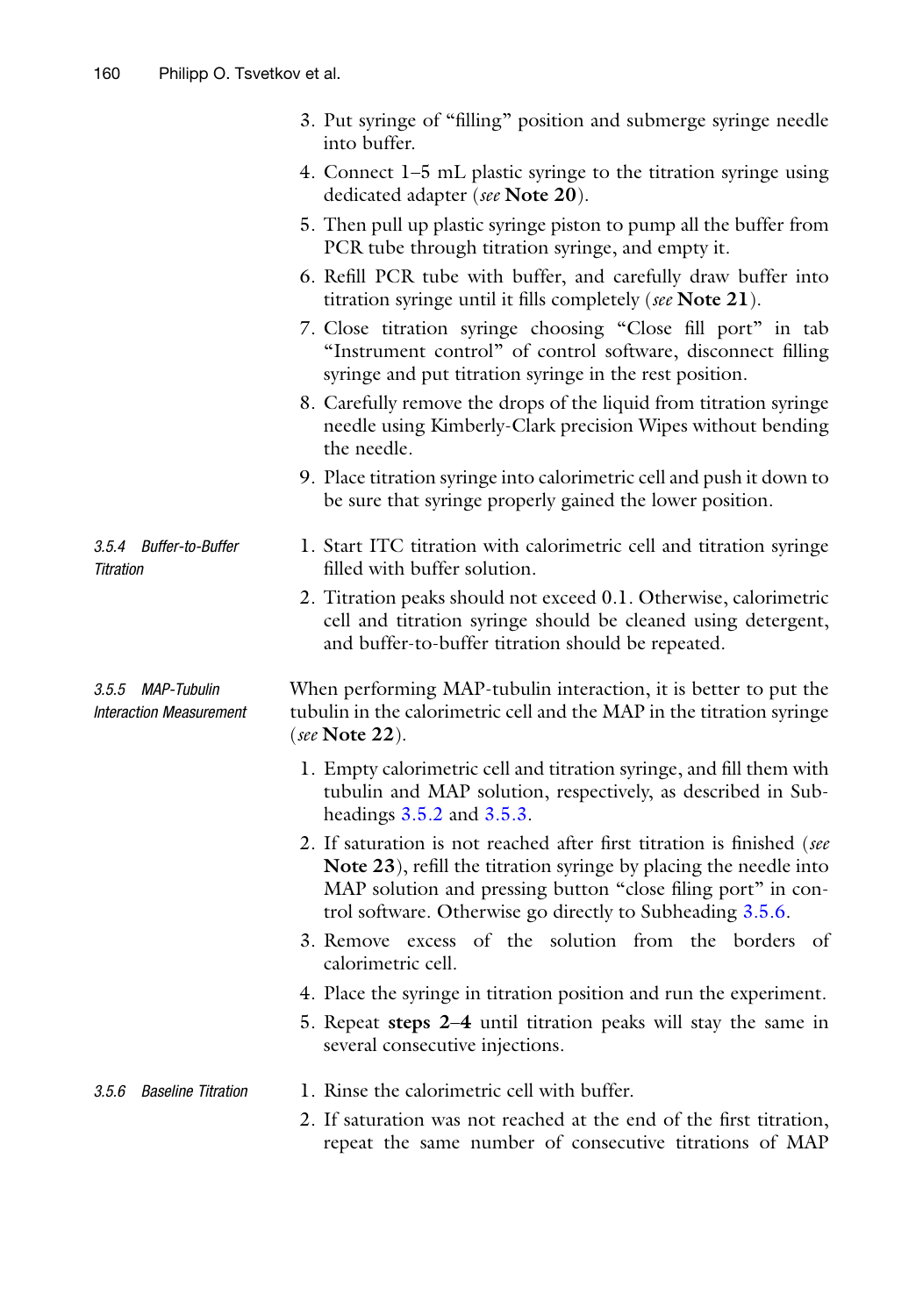

Fig. 2 Raw ITC curves (top panels) and binding isotherms with fitting curves (bottom panels) of tubulin titration by MAPs. Titration of tubulin by stathmin (A) and tau (B) proteins obtained at VP-ITC and iTC<sub>200</sub>, respectively, in 20 mM NaPi, 0.1 mM GTP, and 1 mM TCEP, buffer at pH 6.5. (A) is an example in which saturation was reached at the end of the first titration, while (B) is an example in which saturation was only reached after the sixth consecutive titration. The arrows show syringe refilling with the same tau solution. Adapted from Tsvetkov et al. 2013 [20]

solution into buffer filled in the cell the same number of times as for tubulin titration by repeating steps 15–18.

- 3. Clean calorimetric cell and titration syringe using detergent as described in instrument manual.
- 3.5.7 Data Processing and Fitting
- 1. If saturation was reached at the end of the first titration (Fig.  $2a$ ), go directly to point 4.
- 2. If saturation was not reached at the end of the first titration (Fig. 2b), combine data from consecutive titrations of MAP in buffer solution into single titration file using ConCat32 tool provided by iTC200 manufacturer.
- 3. If saturation was not reached at the end of the first titration, combine data from consecutive titrations of MAP in tubulin solution into single titration file using ConCat32 tool provided by iTC200 manufacturer.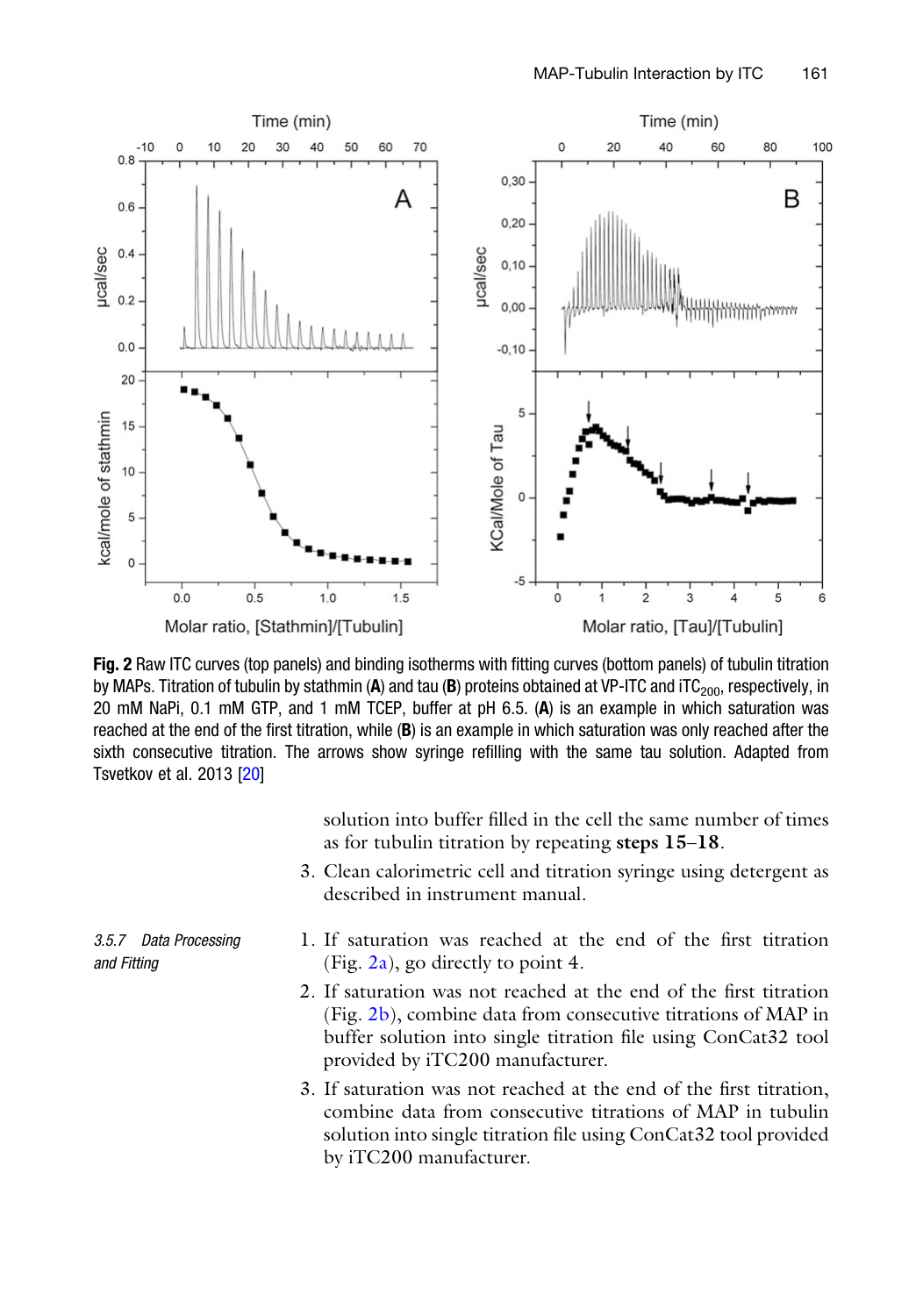- 4. Subtract baseline titration from experiment titration. For that purpose:
	- (a) In Origin software, open baseline titration file obtained above by choosing "Read data" from side menu "ITC Main Control."
	- (b) Go back to raw data window choosing from top menu "Window/mRawITC."
	- (c) Press again "Read data" from side menu "ITC Main Control," and choose the sample titration obtained above.
	- (d) Repeat step (b).
	- (e) From top menu, choose "Math/Simple math..."
	- (f) In pop-up window, choose "DATA2RAW\_CP" in the field "Y1" and "DATA1RAW\_CP" in the field "Y2" by scrolling "Available data" list and pressing corresponding button with arrow " $=>$ ." Then put "-" (minus) sign in "Operator" field and press "Ok."
- 5. Prepare data for fitting by integrating titration peaks, removing bad data points, and subtracting baseline. For that purpose:
	- (a) In "ITC Main Control" on the left from plot, select "Auto baseline."
	- (b) If necessary, press "Adjust integration," and move baseline points using mouse.
	- (c) Select "Integrate All Peaks" from side menu "ITC Main Control."
	- (d) Select "Remove bad data" from side menu "Data Control," and delete bad data point by clicking it (see Note 24).
	- (e) Subtract baseline if the titration curve does not tend to zero at the end of the experiment by performing the following steps:
		- Press "Data selector" tool on side toolbar, and two selection markers will appear on the curve.
		- Select final linear region of the titration curve by dragging, and drop first selection marker and then press "Enter."
		- Select "Math/Linear regression" from top menu.
		- Press "Data selector" tool on side toolbar and select entire curve.
		- Select "Math/Simple math" and subtract linear regression (LinearFit1\_Data2) from experimental data (DATA2\_NDH).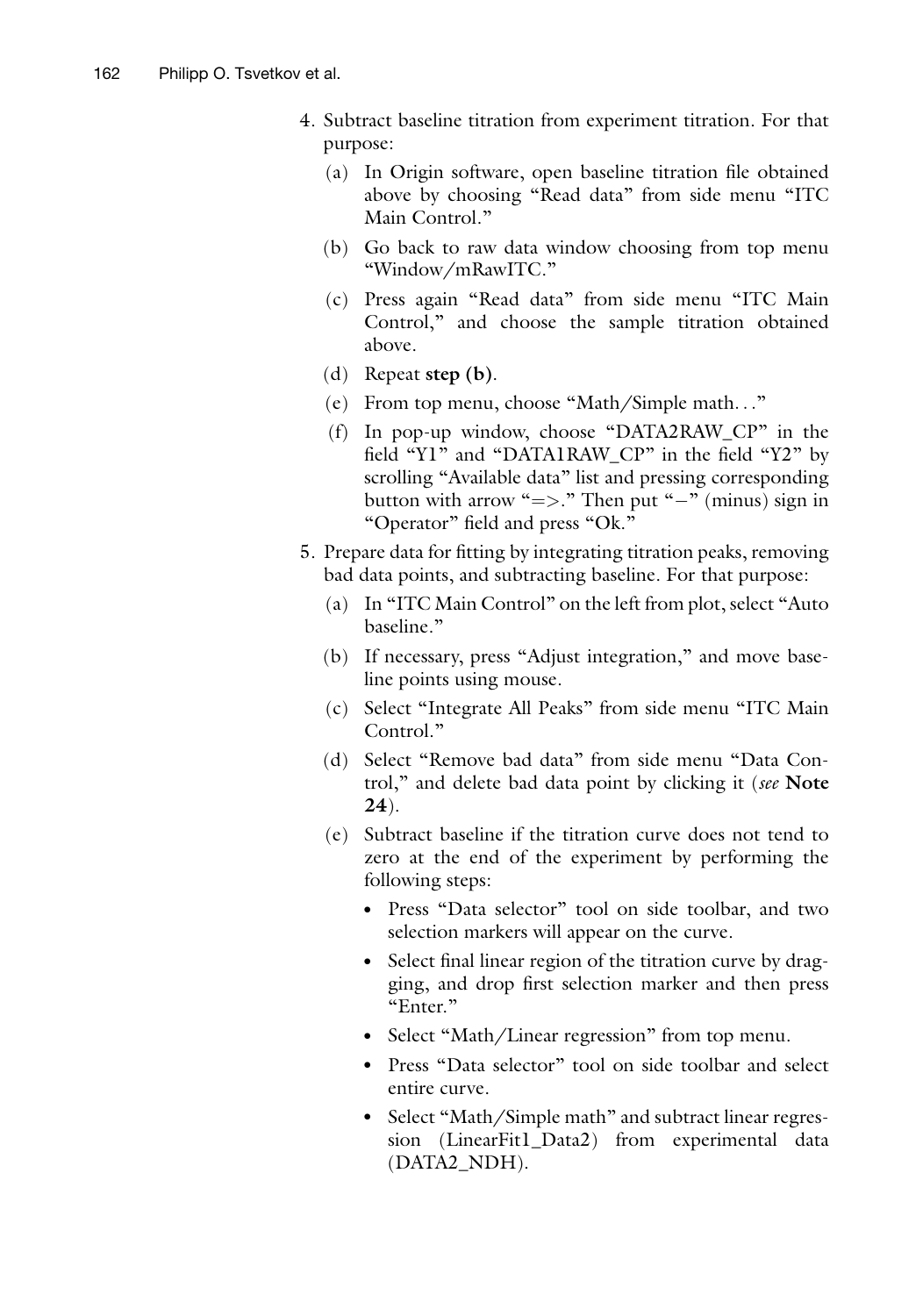- 6. Fit experimental data using "One Set of Sites" for tubulin/ stathmin interactions and "Two set of Sites" for tubulin/tau interactions by choosing appropriate model in "Model Fitting" side menu. In fact the mode of tau binding to tubulin is still under debate; thus the appropriate fitting model is also still questionable (see Note 25).
- 7. Since the stoichiometry of tubulin/stathmin is well-known and concentration of stathmin could be determined with significant error, correct stathmin concentration multiplying it by factor corresponding to the found stoichiometry divided by 2 and then redo Subheading  $3.5.7$  starting from step  $4$  (see Note 26).

#### 4 Notes

- 1. GTP is dissolved in water. Make aliquots of 100 μL and store them at  $-20$  °C. GTP should be added freshly to buffer to avoid hydrolysis of GTP into GDP, and make sure that tubulin is always with GTP.
- 2. TCEP, which is a little difficult to dissolve at this concentration, is preferred to DTT because it is more stable. It is used to reduce disulfide bonds and maintain tau monomeric.
- 3. This buffer will be used to resuspend and equilibrate stathmin before ITC experiment.
- 4. This buffer will be used to resuspend and equilibrate tau before ITC experiment. Even though TCEP is rather stable, PT buffer should be prepared extemporaneously. pH should always be adjusted after TCEP since TCEP usually changes the pH.
- 5. A' should be prepared extemporaneously.
- 6. The silicone tubing is fitted on the needle tip in order to protect the bottom of the ITC calorimetric cell from repeated contact with the needle.
- 7. All bacterial culture must be prepared near a Hoffman Heater to prevent contamination.
- 8. Sample can be kept in lysis buffer for a few weeks at  $-20$  °C. For prolonged storage (superior to 6 months), samples need to be stored at  $-80$  °C.
- 9. Pipet up and down to make sure all the powder is dissolved.
- 10. The strongest signal will be observed at 215 nm. No major signal will be observed at 280 nm for stathmin since it has no aromatic residues.
- 11. Depending on how concentrated was your initial supernatant and how concentrated you want your final protein, you might want to collect only the central fraction of the peak.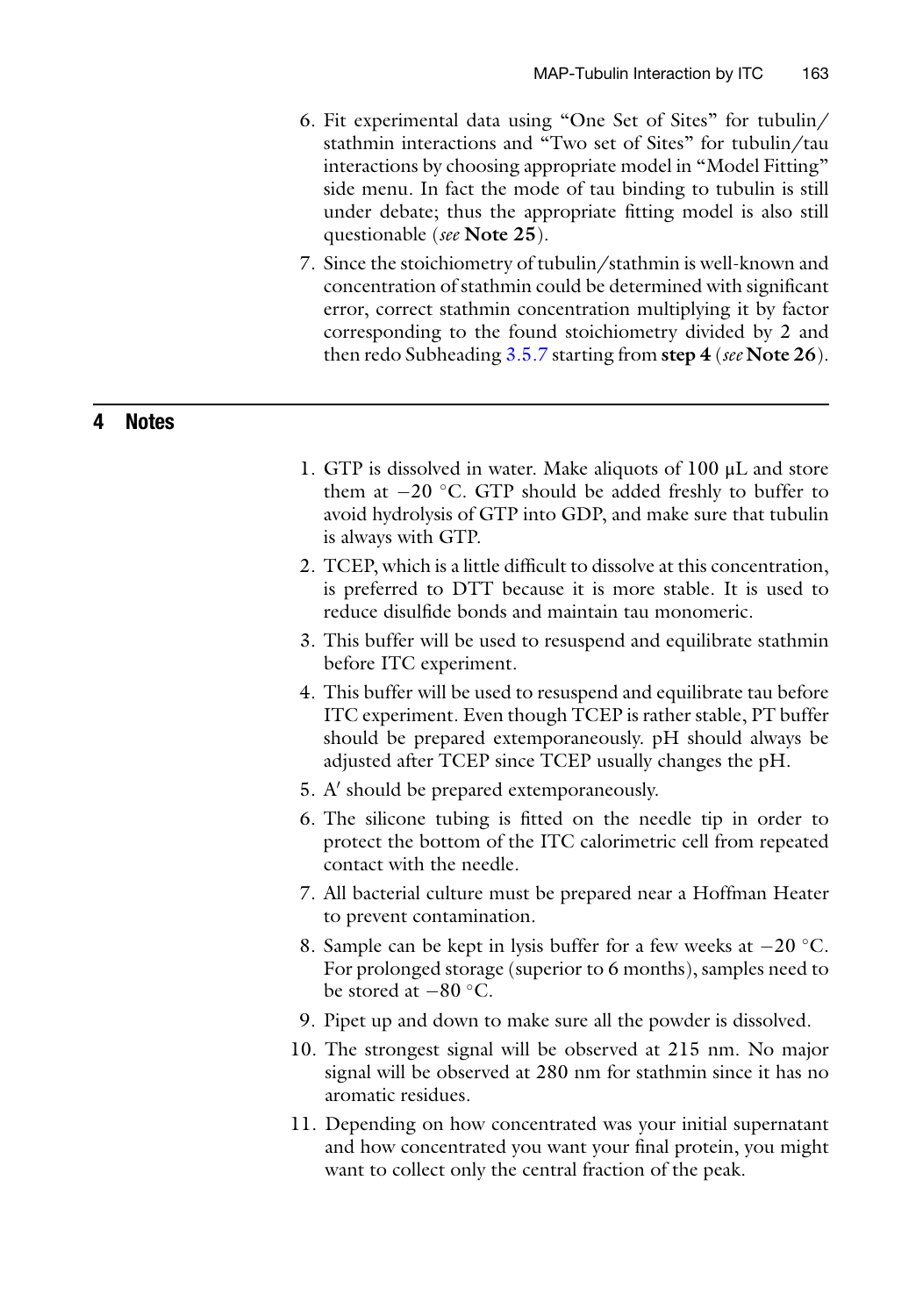- 12. Ideally, the most precise method is to constitute a stock of stathmin of known concentration (e.g., previously determined by amino acid composition) and aliquot it to use as standards instead of BSA.
- 13. If you put B before A', the protein concentration of the sample cannot be measured.
- 14. If the absorbance of the stathmin samples is too high, restart the whole process (including standards) with a dilution of the sample.
- 15. If necessary, change to the temperature at which the interaction is measured.
- 16. Preheated buffer is needed to prevent the formation of bubbles on the wall of the cell upon heating. This can be done by holding tight the filling syringe with buffer solution in your hand.
- 17. If there is a tight contact between tip of the needle and the bottom of the cell during injection, it might generate solution jets that could result in bubble creation.
- 18. Short rapid injections will help remove bubbles attached to the cell walls if they exist.
- 19. This procedure also decreases the chances of having bubbles stuck in the cell.
- 20. Do not tighten the screw, since it can damage the titration syringe.
- 21. The small bubble on the top of the titration syringe close to piston is acceptable. Pay attention not to draw air in titration syringe, since even small bubble injected in the calorimetric cell can dramatically influence the experiment.
- 22. The opposite can be done, but since the concentration in the syringe is usually at least tenfold higher than in the cell, it is better to put the molecule that has the smallest tendency to self-assemble or aggregate in the syringe.
- 23. Saturation is reached when the signal reaches the baseline and is constant.
- 24. On one hand, usually the first point of each titration should be removed. On the other hand, be careful not remove too many points, especially on the slope of the titration curve, since this can lead to serious mistakes in data fitting.
- 25. For analyzing experimental data with more complex models, use dedicated software [23].
- 26. There are some ITC fitting software that allow fitting concentration in the cell or in the syringe by fixing stoichiometry.